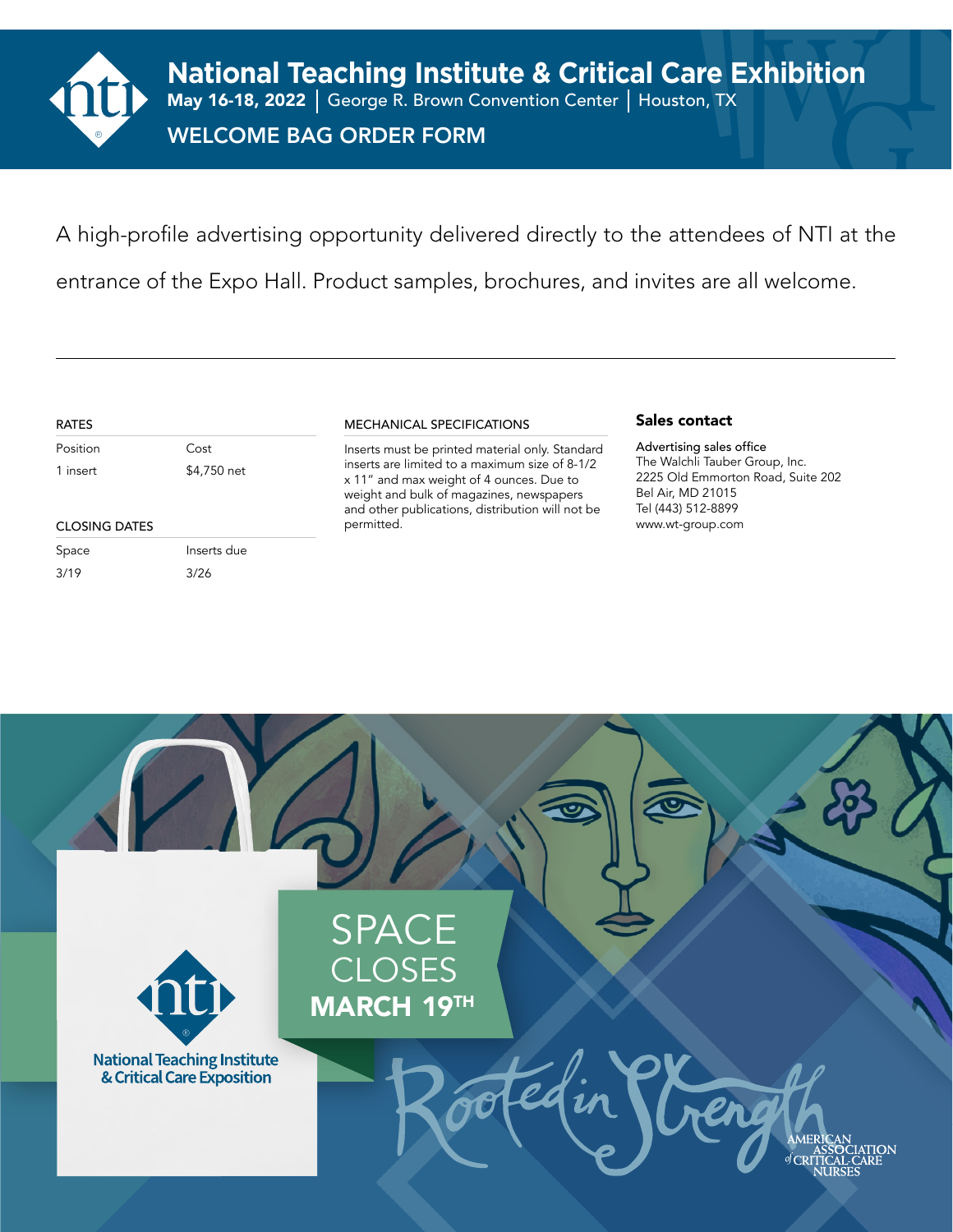# **National Teaching Institute & Critical Care Exhibition**

Welcome Bag Advertising Terms

#### How to Reserve

- 1. Submit the National Teaching Institute & Critical Care Exhibition Welcome Bag Agreement (page 3) to the Walchli Tauber Group, Inc. (WTG) by March 19, 2022.
- 2. Send the Agreement and insert proof to the WTG by March 19, 2022.
- 3. WTG will obtain approval of the ad from AACN and notify you within two business days of submission. If changes are necessary, you must submit the corrected insert for final approval.
- 4. Once approved, inserts must be shipped to arrive by March 26, 2022.
- 5. Full printing services available if needed, contact WTG for information.

## Shipping Address

Mittera Chicago Attn: John Hamilton 5656 McDermott Dr Berkeley IL 60163

## Shipping instructions

- 1. All Pallets must measure 48" x 40" and not be stacked higher than 60" high.
- 2. Individual cartons are not to exceed 60 pounds.
- 3. Multiple items are not to be packaged in the same carton.
- 4. Full cartons should contain the same quantity of inserts.
- 5. Partial cartons should be distinguished from full cartons and be located on top of the shipment and marked as "partial carton."
- 6. All cartons should be labeled with the following information: National Teaching Institute & Critical Care Exhibition Welcome Bag Company name, product, and insert/ad title Quantity per carton, number of carton

## Terms and conditions

- 1. Payment may be made by check, wire transfer, or credit card, check paid directly to The Walchli Tauber Group, Inc. A 3% fee applies for MasterCard and Visa transactions, a 4% fee applies to AMEX transactions..
- 2. All sales are on a first come first served basis. No cancellations accepted.
- 3. All rates are net prices.
- 4. AACN has contracted for bag distribution to meeting attendees. AACN and WTG cannot guarantee all attendees will receive the welcome bag.
- 5. Please be sure to submit 5% overs so all bags can contain your materials.
- 6. Inserts should not exceed 8 ½ x 11 inches and 4 ounces. Call for pricing on larger inserts and product samples.
- 7. Agreement and materials subject to and contingent upon AACN approval.